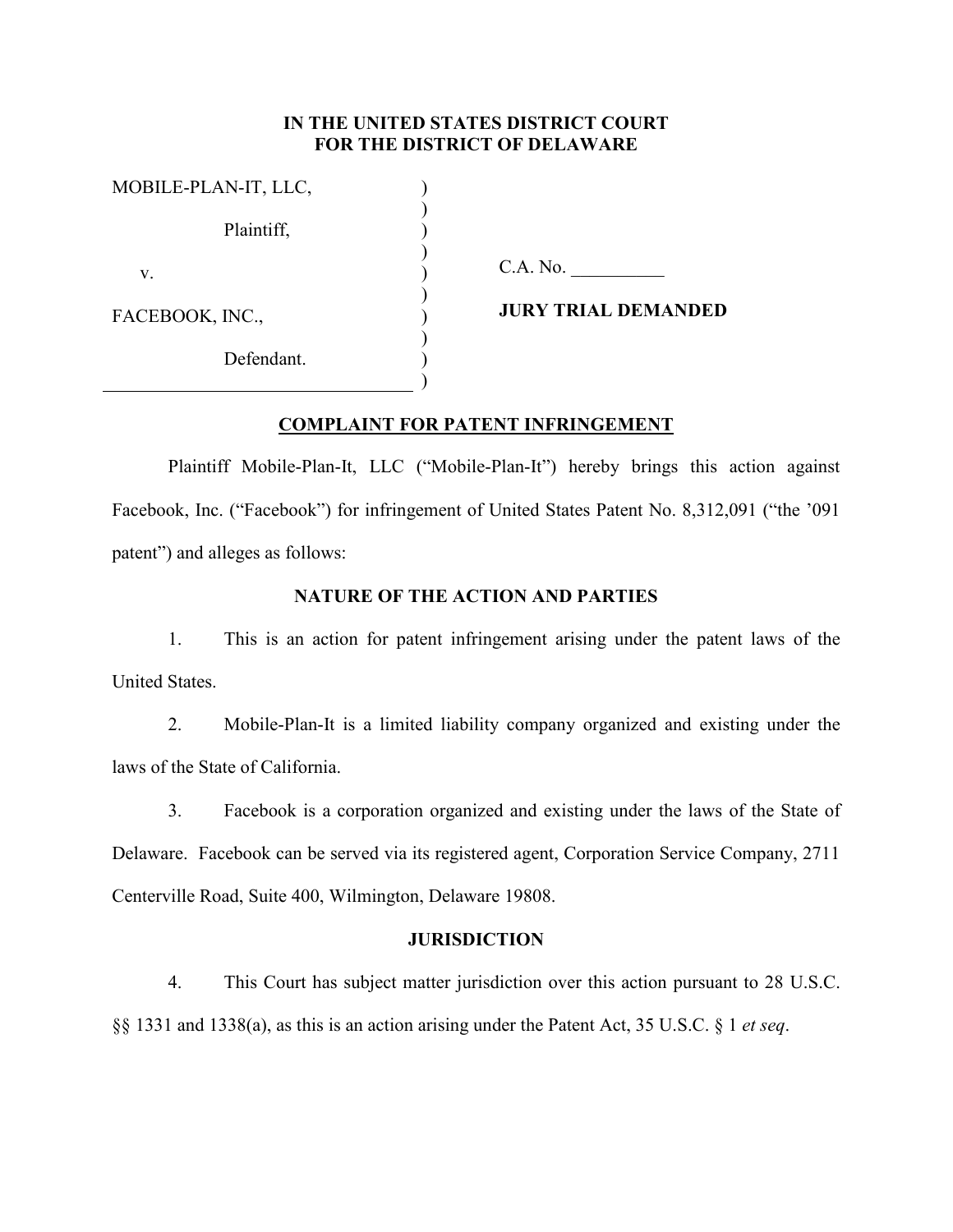#### **VENUE**

# 5. Venue is proper in this district pursuant to 28 U.S.C. §§ 1391(b) and 1400(b).

#### **FACTUAL BACKGROUND**

6. The '091 patent is entitled "Methods and Systems for Organizing Meetings." A copy of the '091 patent is attached hereto as Exhibit A.

7. The invention of the '091 patent generally relates to methods and systems for organizing a meeting using software to create a meeting, invite attendees to the meeting, and store meeting information on the organizer's computer system. In addition, the meeting software includes a personal proxy mailbox for each attendee that enables the attendees to send messages to, and receive messages from, one another without disclosing their primary email addresses to one another. The methods and systems disclosed in the '091 patent also relate to employing the meeting organization software on the attendees wireless devices.

8. The application that resulted in the issuance of the '091 patent was filed on July 15, 2011, and claims priority to an application filed on May 23, 2001. The United States Patent and Trademark Office duly and legally issued the '091 patent on November 13, 2012.

#### **COUNT I INFRINGEMENT OF U.S. PATENT NO. 8,312,091**

9. Mobile-Plan-It realleges and incorporates by reference the allegations of paragraphs 1-8.

10. Mobile-Plan-It owns all right, title, and interest in the '091 patent, including the right to recover damages for infringement throughout the period of the infringement complained of herein.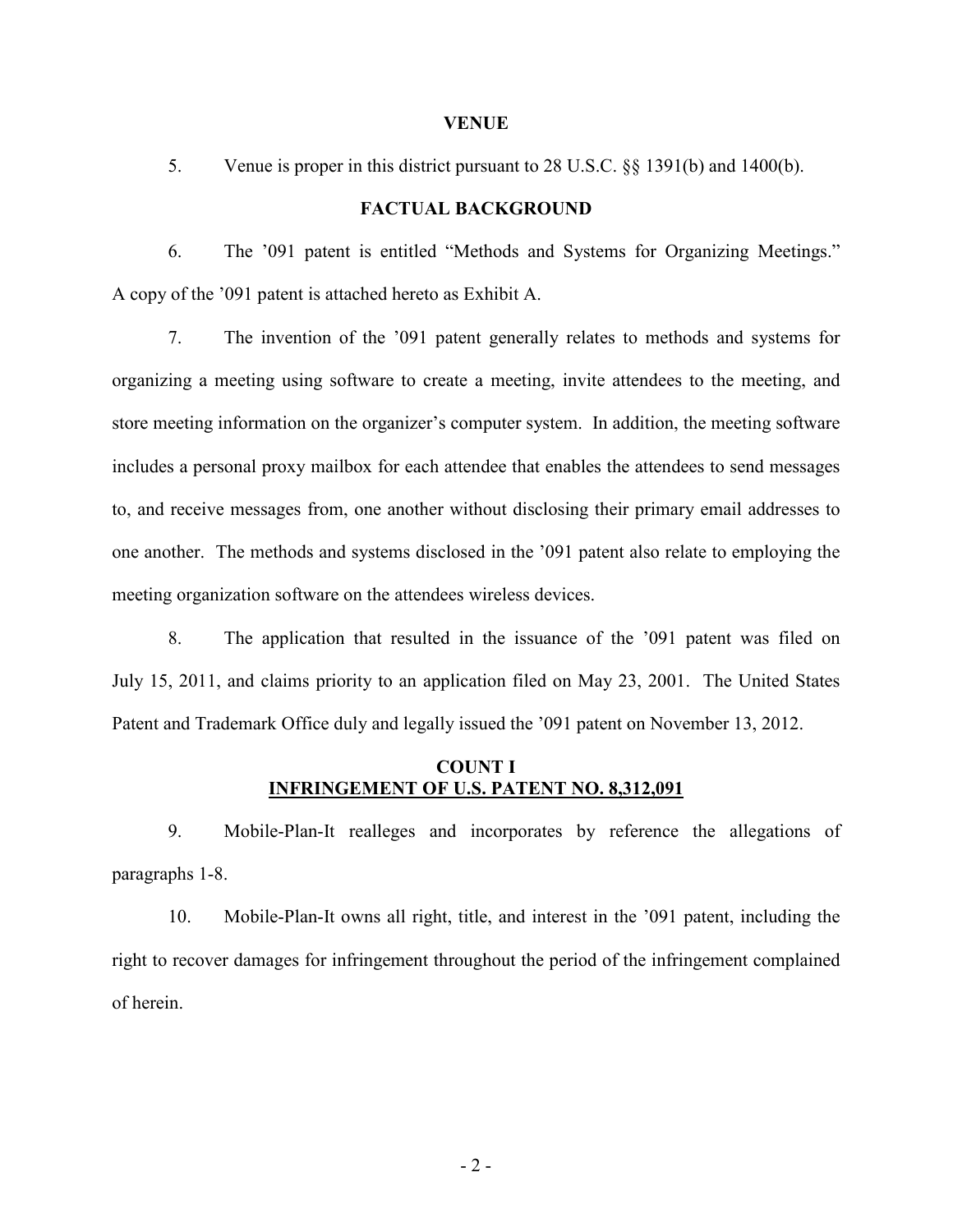11. Facebook has infringed the '091 patent by using Facebook Events, a method and system for organizing meetings that directly infringes at least Claims 1-8 and 11-13 of the '091 patent either literally or under the doctrine of equivalents.

# **JURY DEMAND**

Mobile-Plan-It requests a trial by jury for all issues so triable.

#### **PRAYER FOR RELIEF**

Mobile-Plan-It prays for relief as follows:

1. Compensatory damages in an amount according to proof, and in no event less than a reasonable royalty;

2. Prejudgment interest on the compensatory damages awarded to Mobile-Plan-It;

3. Post-judgment interest on all sums awarded to Mobile-Plan-It from the date of judgment;

4. A preliminary and permanent injunction forbidding Facebook and its officers, agents, servants, employees, and attorneys, and all those in active concert or participation with them, from further infringing the '091 patent;

5. Costs of suit incurred herein; and

6. Any and all other relief that the Court deems just and equitable.